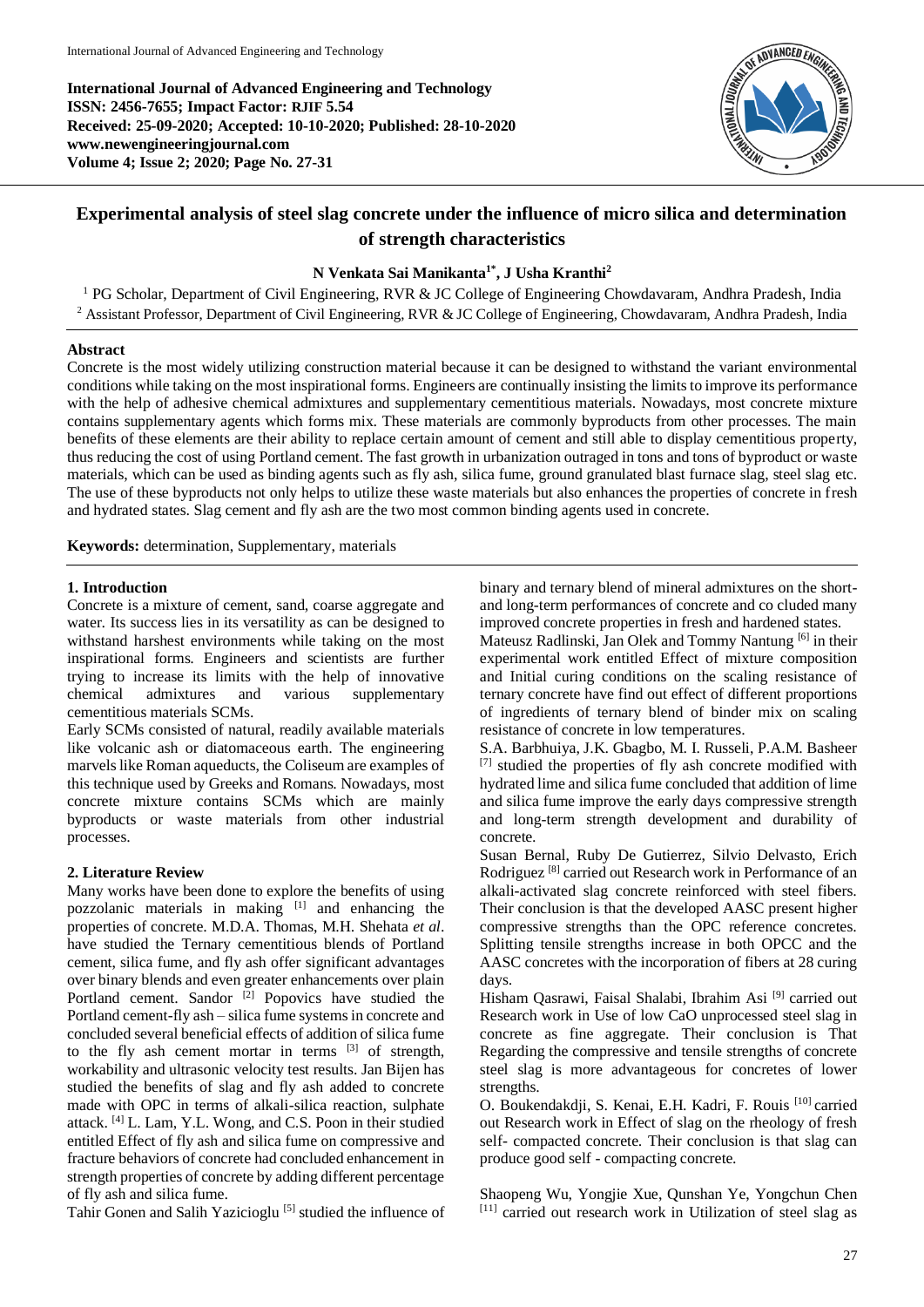aggregates for stone mastic asphalt (SMA) mixtures. Their conclusion is that the test roads shows excellent performances after 2-years' service, with abrasion and friction coefficient of 55BPN and surface texture depth of 0.8 mm.

# **Materials Used**

## **Silica Fume**

Silica fume is a byproduct in the reduction of high-purity quartz with coke in electric arc furnaces in the production of silicon and ferrosilicon alloys. Silica fume consists of fine particles with a surface area on the order of 215,280 ft<sup>2</sup>/lb (20,000 m²/kg) when measured by nitrogen adsorption techniques, with particles approximately one hundredth the size of the average cement Because of its extreme fineness and high silica content, silica fume is a very effective pozzolanic material particle. Silica fume is added to Portland cement concrete to improve its properties, in particular its compressive strength, bond strength, and abrasion resistance. These improvements stems from both the mechanical improvements resulting from addition of a very fine powder to the cement paste mix as well as from the pozzolanic reactions between the silica fume and free calcium hydroxide in the paste. Addition of silica fume also reduces the permeability of concrete to chloride ions, which protects the reinforcing steel of concrete from corrosion, especially in chloride-rich environments such as coastal regions. When silica fume is incorporated, the rate of cement hydration increases at the early hours due to the release of OH ÿ ions and alkalis into the pore fluid. The increased rate of hydration may be attributable to the ability of silica fume to provide nucleating sites to precipitating hydration products like lime,  $C \pm S \pm H$ , and ettringite. It has been reported that the pozzolanic reaction of silica fume is very significant and the non-evaporable water content decreases between 90 and 550 days at low water /binder ratios with the addition of silica fume.

**Table 1**

| <b>Materials</b> | <b>Specific Gravity</b> |
|------------------|-------------------------|
| Silica Fume      | 2.95                    |

### **Results & Discussions**

Here we prepared mortar with ratio 1:3 from different types of cement + silica fume replacement as binder mix and sand as fine aggregate. Then its physical properties like capillary absorption consistency, compressive strength and porosity was predicted. These test results both in tabular form and graphical presentation are given below.

#### **Normal Consistency for Mortar**

Normal consistency of different binder mixes was determined using the following procedure referring to IS 4031: part 4 (1988)

- 1. 300 gm of sample coarser than 150-micron sieve is taken.
- 2. Approximate percentage of water was added to the sample and was mixed thoroughly for 2-3 minutes.
- 3. Paste was placed in the vicat"s mould and was kept under the needle of vicat"s apparatus.
- 4. Needle was released quickly after making it touch the surface of the sample.
- 5. Check was made whether the reading was coming in between 5-7 mm or not and same process was repeated if not
- 6. The percentage of water with which the above condition is satisfied is called normal consistency.

Normal consistency of different binder mixes were tabulated below in Table

| <b>Mix</b>        | <b>Description</b>      |          | Cement (grams) Silica fume (grams) Consistency (%) |      |
|-------------------|-------------------------|----------|----------------------------------------------------|------|
| SC <sub>0</sub>   | SC.                     | 300      | 00                                                 | 31.5 |
| SC15              | SC with 15% SF          | 270      | 30                                                 | 37   |
| SC25              | SC with 25% SF          | 240      | 60                                                 | 42   |
| FC <sub>0</sub>   | FC                      | 300      | 0 <sup>0</sup>                                     | 37.5 |
| FC15              | FC with 15% SF          | 270      | 30                                                 | 48   |
| FC25              | FC with 25% SF          | 240      | 60                                                 | 57   |
| SFC <sub>0</sub>  | SC:FC(1:1)              | 150 each | 0 <sup>0</sup>                                     | 36.5 |
| SFC <sub>15</sub> | SC:FC (1:1) with 15% SF | 135 each | 30                                                 | 43.5 |
| SFC <sub>25</sub> | SC:FC (1:1) with 25% SF | 120 each | 60                                                 | 48.5 |

**Table 2**

From the above table we can conclude that water requirement increases with increase in percentage of replacement by silica fume and fly ash cement consumes more water due to its fineness. Water requirement or normal consistency of a

binder mix increases with increment in percentage of silica fume replacement. Water requirement in case of fly ash cement binder mix is more because it is finer when compared to slag cement.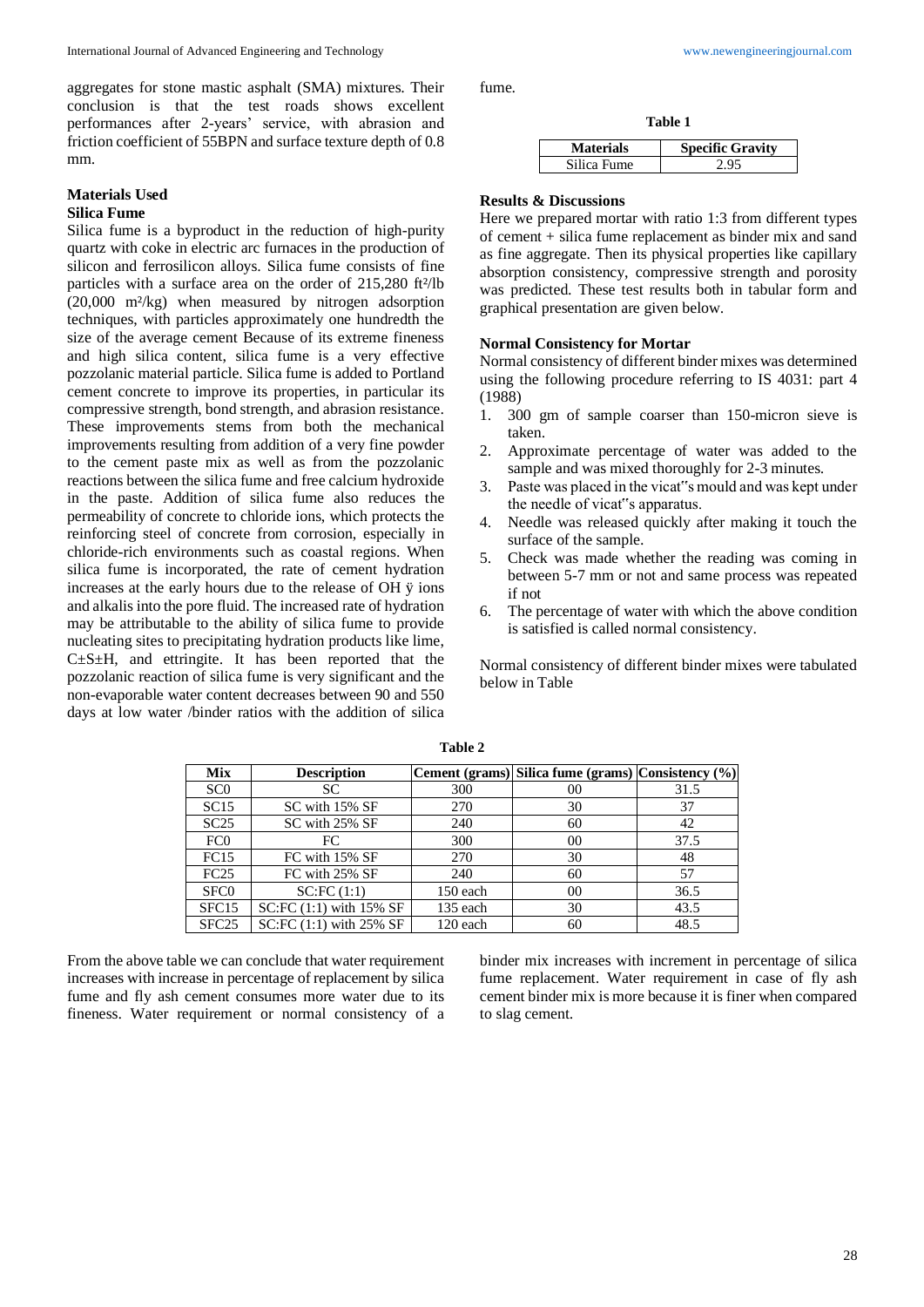

**Fig 1:** Compressive Strength of Mortar for 7 days



**Fig 2:** Compressive Strength of Mortar for 28 days

## **Experimental Study on Concrete Cube**

Here we prepared concrete with ratio 1:1.5:3 from different types of cement + silica fume replacement as binder mix, sand as fine aggregate and steel slag as coarse aggregate. Then its physical properties like capillary absorption, water/cement ratio, compressive strength, porosity, flexural strength, and wet-dry test was predicted. These test results both in tabular form and graphical presentation are given below.

### **Water/Cement Ratio and Slump**

The water cement ratio and slump of steel slag concrete with different binder mix with silica fume replacement is given below.

| Table 3          |                                                          |       |    |  |
|------------------|----------------------------------------------------------|-------|----|--|
|                  | Type of cement \% of SF replaced W/C Ratio Slump in (mm) |       |    |  |
| Slag cement      |                                                          | 0.47  | 63 |  |
|                  | 15                                                       | 0.575 | 54 |  |
|                  | 25                                                       | 0.605 | 59 |  |
| Fly ash cement   |                                                          | 0.51  | 52 |  |
|                  | 15                                                       | 0.640 | 56 |  |
|                  | 25                                                       | 0.630 | 61 |  |
| Slag and fly ash |                                                          | 0.489 | 60 |  |
| cement blend     | 15                                                       | 0.585 | 56 |  |
| (1:1)            | 25                                                       | 0.598 | 53 |  |

From the above table we concluded that W/C ratio increases

with increase in silica fume replacement. Because silica fume consumes more water.

| Table 4: Compressive Strength by Rebound Hammer Method |  |
|--------------------------------------------------------|--|
|--------------------------------------------------------|--|

| Type of cement                           | % of SF replaced | 7 days | $28$ days 56 days |       |
|------------------------------------------|------------------|--------|-------------------|-------|
| Slag cement                              |                  | 18.2   | 22.3              | 26.35 |
|                                          | 15               | 19.1   | 22.9              | 27.9  |
|                                          | 25               | 19.5   | 22.0              | 28.1  |
| Fly ash cement                           |                  | 24.54  | 29.55             | 36.4  |
|                                          | 15               | 24     | 26.1              | 26.4  |
|                                          | 25               | 25.6   | 23.6              | 29.8  |
| Slag and fly ash<br>cement blend $(1:1)$ |                  | 20.9   | 25.4              | 31.45 |
|                                          | 15               | 22.9   | 23.8              | 29.9  |
|                                          | 25               | 23.4   | 21.5              | 28.8  |

**Table 5:** Compressive Strength by Compression Testing Machine

| <b>Type of cement</b> | % of SF replaced | 7 days | 28 days 56 days |       |
|-----------------------|------------------|--------|-----------------|-------|
| Slag cement           |                  | 16.6   | 26.21           | 28.44 |
|                       | 15               | 19.44  | 25.80           | 26.10 |
|                       | 25               | 19.8   | 25.2            | 21.9  |
| Fly ash cement        |                  | 23.33  | 37.1            | 45.1  |
|                       | 15               | 22.10  | 27.95           | 31.00 |
|                       | 25               | 21.66  | 23.1            | 28.90 |
| Slag and fly ash      |                  | 27.05  | 27.55           | 33.11 |
| cement blend          | 15               | 22.8   | 24.2            | 30.50 |
| (1:1)                 | 25               | 20.7   | 22.9            | 29.40 |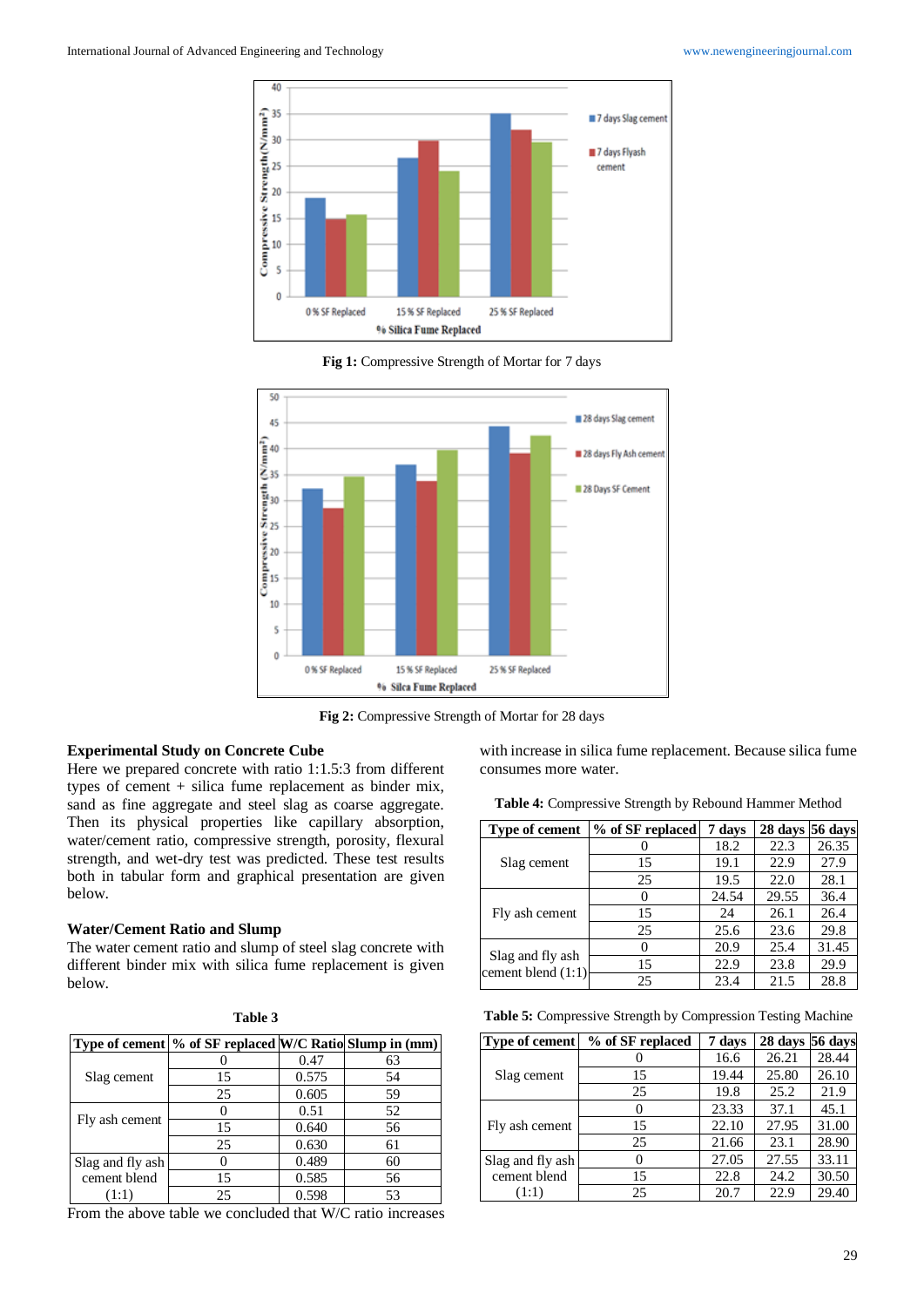

**Fig 3:** Compressive Strength of Concrete for 7 days





**Fig 4:** Compressive Strength of Concrete for 28 days

**Fig 5:** Compressive Strength of Concrete for 56 days

From the above graph, we can conclude that early or 7 days strength, 28 days and 56 days strength decreases with increase in percentage of replacement by silica fume. This is due to the weak bond formation between cement paste and steel slag. There are lots of voids present in concrete, which is shown by SEM (Scanning Electron Microscope) Analysis, which are given below.



**Fig 6**

#### **Conclusion**

- From the present study the following conclusions are drawn:
- 1. Inclusion of silica fume improves the strength of different types of binder mix by making them denser.
- Addition of silica fume improves the early strength gain of fly ash cement whereas it increases the later age strength of slag cement.
- 3. The equal blend of slag and fly ash cements improves overall strength development at any stage.
- 4. Addition of silica fume to any binder mix reduces capillary absorption and porosity because fine particles of silica fume reacts with lime present in cement and form hydrates dancer and crystalline in composition.
- 5. The capillary absorption and porosity decrease with increase dose up to 20% replacement of silica fume for mortar.
- 6. Addition of silica fume to the concrete containing steel slag as coarse aggregate reduces the strength of concrete at any age.
- 7. The free CaO & MgO to hydrate and thereby to reduce the expansion in later age.
- 8. A thorough chemical analysis of the steel slag is recommended to find out the presence of alkalis which may adversely affect to the bond between binder matrix and the aggregate.

### **References**

- 1. Thanongsak N, Watcharapong W, Chaipanich A. **"**Utilization of fly ash with silica fume and properties of Portland cement–fly ash–silica fume co crete. Fuel. 2009; 89(3):768-774.
- 2. Patel A, Singh SP, Murmoo M. "Evaluation of strength characteristics of steel slag hydrated matrix" Proceedings of Civil Engineering Conference-Innovation without limits (CEC-09),  $1$  8th  $9<sup>th</sup>$  - 1 September", 2009.
- 3. Yun-feng Li, Yan Yao, Ling Wang. "Recycling of industrial waste and performance of steel slag green concrete", J. Cent. South Univ. Technol. 2009; 16:8- 0773.
- 4. Velosa AL, Cachim PB. Hydraulic lime-based concrete: